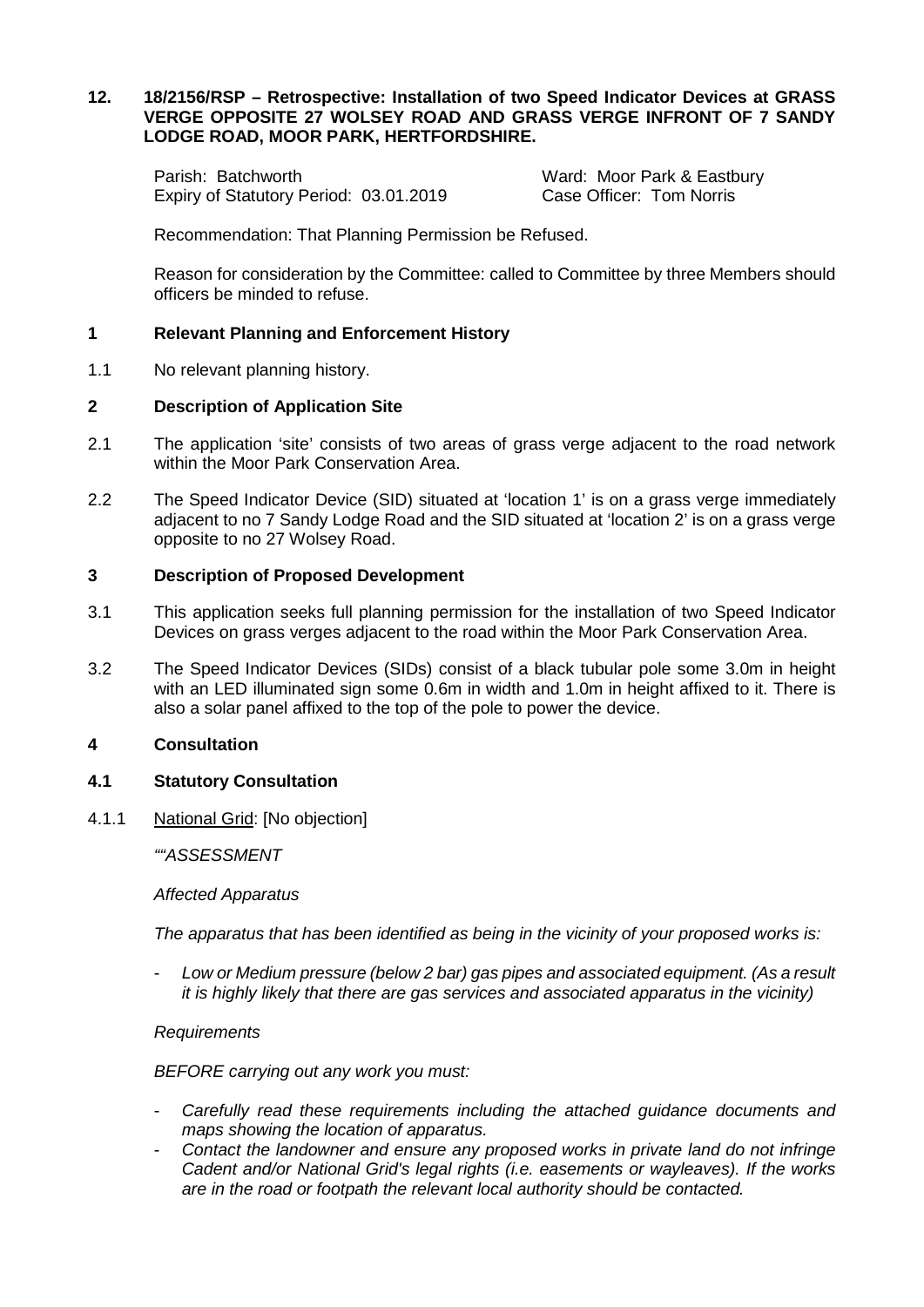- *Ensure that all persons, including direct labour and contractors, working for you on or near Cadent and/or National Grid's apparatus follow the requirements of the HSE Guidance Notes HSG47 - 'Avoiding Danger from Underground Services' and GS6 – 'Avoidance of danger from overhead electric power lines'. This guidance can be downloaded free of charge at http://www.hse.gov.uk*
- *In line with the above guidance, verify and establish the actual position of mains, pipes, cables, services and other apparatus on site before any activities are undertaken."*

## 4.1.2 Conservation Officer: [Object]

*"Characterised by large detached houses, with large green spaces and tree lined avenues, there is little pre-existing street furniture within the Moor Park area.*

*The installation of the speed indicator devices disrupts the streetscape in both locations, detracting from a key characteristic of the area which is typified by 'spectacular views along tree lined roads', as described in the character appraisal. Although the desire and support for the devices is acknowledged, more appropriate methods of reducing speeds within the area could have been employed, such as additional speed bumps/ rumble strips, which do not disrupt the green spaces on either road. The speed indicators installed are intrusive and detract from pleasant features such as the street lighting and open grass verges in the locations they have been installed.*

*This is reiterated in the 2006 character appraisal for the area, which states:*

*'The open character of the frontages in the conservation area is one of its most pleasant features. The existing grass verges are of high landscape quality and have a positive visual influence. New crossovers or other breaks to these verges will generally not be encouraged. Planting and soft landscaping is characteristic and will be encouraged. Walls, metal gates and railings will not be considered to be sympathetic as these are likely to alter the area's appearance.'*

*Therefore, the installed speed indicator devices cause less than substantial harm to the designated heritage asset, Moor Park Conservation Area, against NPPF paragraph 196. The devices are not considered sympathetic to the area's character and have a negative effect upon the open nature of the frontages, which is acknowledged within the area's appraisal as one of its most positive features."*

- 4.1.3 Moor Park (1958) Ltd: [No response received, it is noted that Moor Park (1958) Ltd are the applicant]
- 4.1.4 Batchworth Community Council: [No response received]
- 4.1.5 Hertfordshire County Highways: [No objection]

*"The Speed Indicator Devices (SIDs) are located on verges along a private road that is not highway maintainable at public expense. HCC as Highways Authority considers that the location of the SIDS is acceptable and does not have any specific objections to the application."*

# **4.2 Public/Neighbour Consultation**

- 4.2.1 Number consulted: 25
- 4.2.2 No of support comments received: 15 comments and 3 petitions carried out by Moor Park 1958 containing 87 total signatures.
- 4.2.3 No of objections received: 2 comments.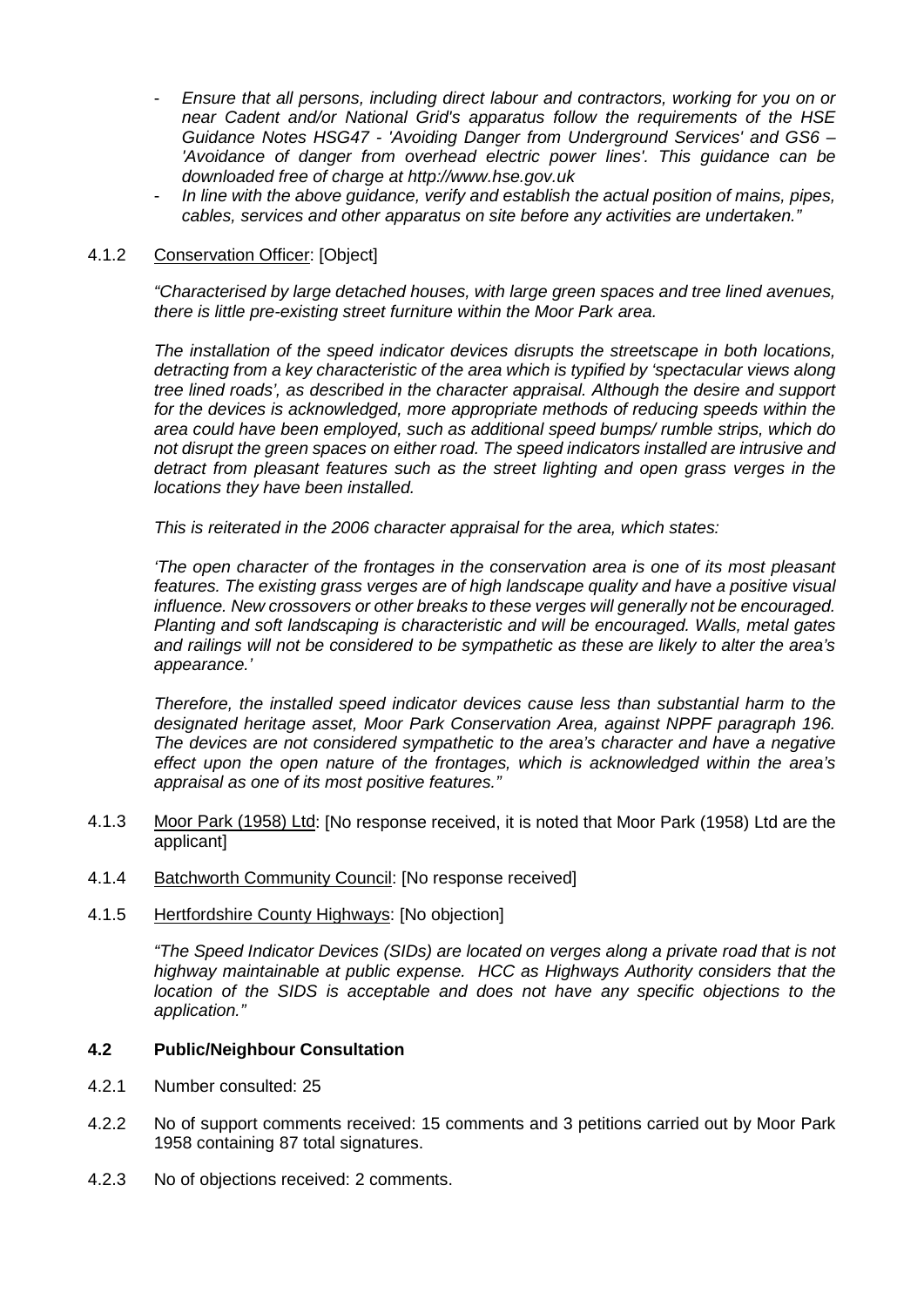- 4.2.4 Site Notice: posted 19.11.2018, expired 10.12.2018
- 4.2.5 Press notice: published 16.11.2018, expired 07.12.2018
- 4.2.6 Summary of support comments:

They are highly effectively and are being increasingly used on public roads They are not out of keeping The speed bumps are ineffective in slowing down 4x4 vehicles Slows down traffic using Moor Park as a 'short cut' Improve safety for school children

4.2.7 Summary of objection comments:

They are not appropriate within the Conservation Area The speed bumps already restrict the speed of vehicles

4.2.8 Material planning considerations are addressed in this report.

## **5 Reason for Delay**

5.1 Committee cycle.

## **6 Relevant Planning Policy, Guidance and Legislation**

### 6.1 National Planning Policy Framework and National Planning Practice Guidance

On 24 July 2018 the new National Planning Policy Framework was published. This is read alongside the National Planning Practice Guidance (NPPG). The determination of planning applications is made mindful of Central Government advice and the Local Plan for the area. It is recognised that Local Planning Authorities must determine applications in accordance with the statutory Development Plan, unless material considerations indicate otherwise, and that the planning system does not exist to protect the private interests of one person against another. The 2018 NPPF is clear that "existing policies should not be considered out-ofdate simply because they were adopted or made prior to the publication of this Framework. Due weight should be given to them, according to their degree of consistency with this Framework".

The NPPF states that 'good design is a key aspect of sustainable development, creates better places in which to live and work and helps make development acceptable to communities'. The NPPF retains a presumption in favour of sustainable development. This applies unless any adverse impacts of a development would 'significantly and demonstrably' outweigh the benefits.

### 6.2 The Three Rivers Local Plan

The application has been considered against the policies of the Local Plan, including the Core Strategy (adopted October 2011), the Development Management Policies Local Development Document (adopted July 2013) and the Site Allocations Local Development Document (adopted November 2014) as well as government guidance. The policies of Three Rivers District Council reflect the content of the NPPF.

The Core Strategy was adopted on 17 October 2011 having been through a full public participation process and Examination in Public. Relevant policies include Policies CP1, CP9, CP10 and CP12.

The Development Management Policies Local Development Document (DMLDD) was adopted on 26 July 2013 after the Inspector concluded that it was sound following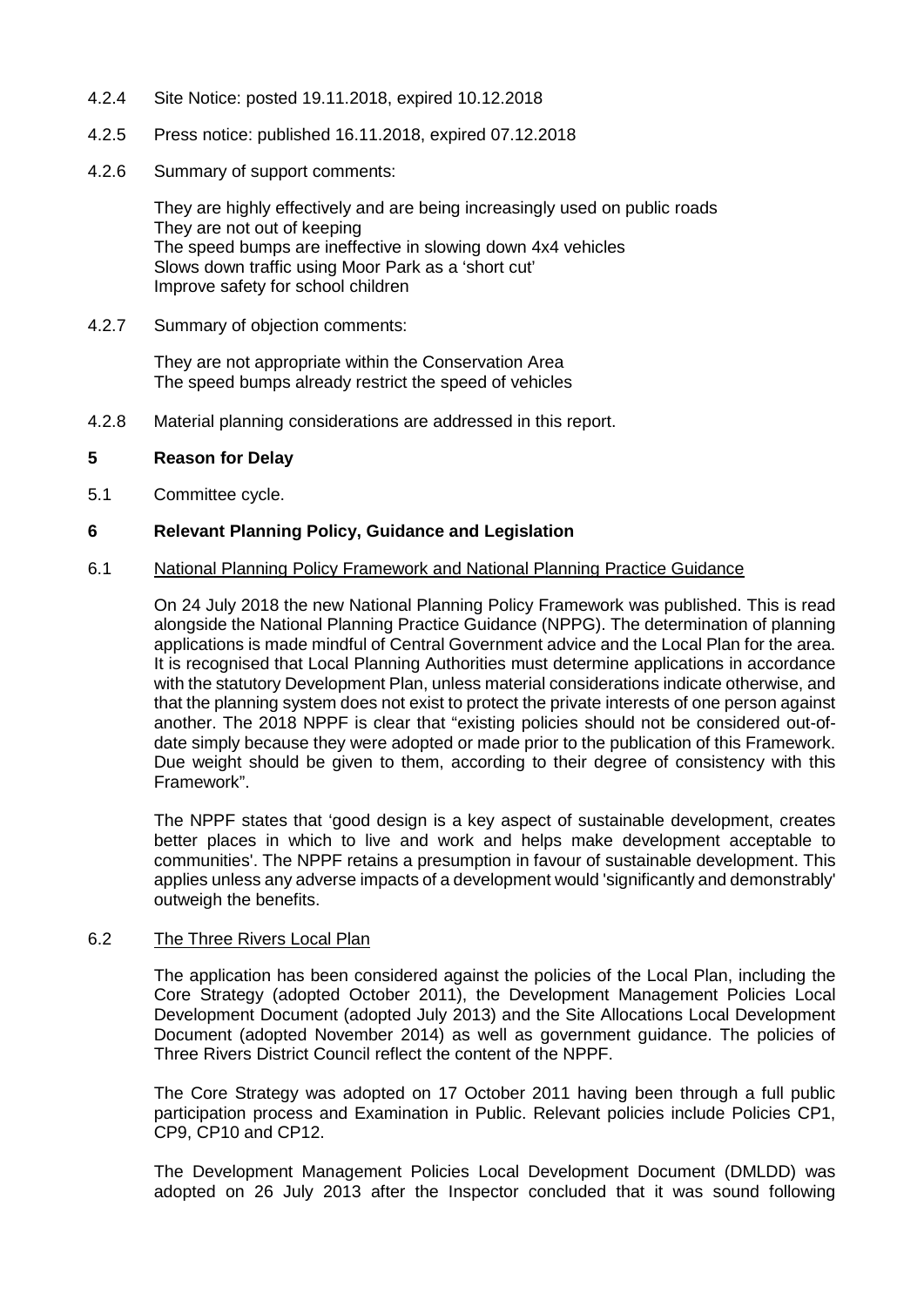Examination in Public which took place in March 2013. Relevant policies include DM3, DM6, DM9, DM13 and Appendix 5.

# 6.3 Other

6.4 The Moor Park Conservation Area Appraisal was approved by the Executive Committee of the Council on the 27th November 2006 as a material planning consideration in the determination of planning applications and as a basis for developing initiatives to preserve and/or enhance the Moor Park Conservation Area. The Appraisal was subject to public consultation between July and October 2006 and highlights the special architectural and historic interest that justifies the designation and subsequent protection of the Conservation Area.

The Community Infrastructure Levy (CIL) Charging Schedule (adopted February 2015).

The Localism Act received Royal Assent on 15 November 2011. The growth and Infrastructure Act achieved Royal Assent on 25 April 2013.

The Wildlife and Countryside Act 1981 (as amended), the Conservation of Habitats and Species Regulations 2010, the Natural Environment and Rural Communities Act 2006 and the Habitat Regulations 1994 may also be relevant. Moor Park Conservation Area Appraisal (2006).

# **7 Planning Analysis**

# 7.1 Conservation Area Impact and Highways Impact

- 7.1.1 Policy CP1 of the Core Strategy (adopted October 2011) seeks to promote buildings of a high enduring design quality that respect local distinctiveness and Policy CP12 of the Core Strategy relates to design and states that in seeking a high standard of design, the Council will expect development proposals to have regard to the local context and conserve or enhance the character, amenities and quality of an area.
- 7.1.2 The proposed development is located within the Moor Park Conservation Area. Policy DM3 of the Development Management Policies LDD (adopted July 2013) is also applicable. Policy DM3 sets out that within Conservation Areas, development will only be permitted if the proposal is of a scale and design that preserves or enhances the character and appearance of the area. The Moor Park Conservation Area Appraisal (2006) provides supplementary planning guidance and is a material planning consideration in the assessment of applications within the Moor Park Conservation Area. The Appraisal notes that the special interest that justifies the designation of the Conservation Area is derived from features including spectacular views along tree lined roads and open frontages. The appraisal states that the open character of the frontages in the Conservation Area is one of its most pleasant features.
- 7.1.3 The key points of consideration of the application, which are discussed below, are the potential Highway benefits arising from the installation of the SIDs and whether this is considered to outweigh any potential harm caused to the Conservation Area. Other material planning considerations are addressed in the relevant sections of this report.
- 7.1.4 The overriding and desired purpose of the SIDs is to remind drivers of their passing speed and to notify them when the speed limit is exceeded in order to calm and reduce the speed of traffic through the Moor Park estate.
- 7.1.5 The applicant submits that the locations of the two SIDs have been carefully chosen so as to cause as minimal impact as possible on the setting of the Conservation Area; improve the safety of pedestrians within the estate; and *"the reduction of traffic speeds in key locations* [is considered] *to be a significant contributory factor in maintaining, and indeed*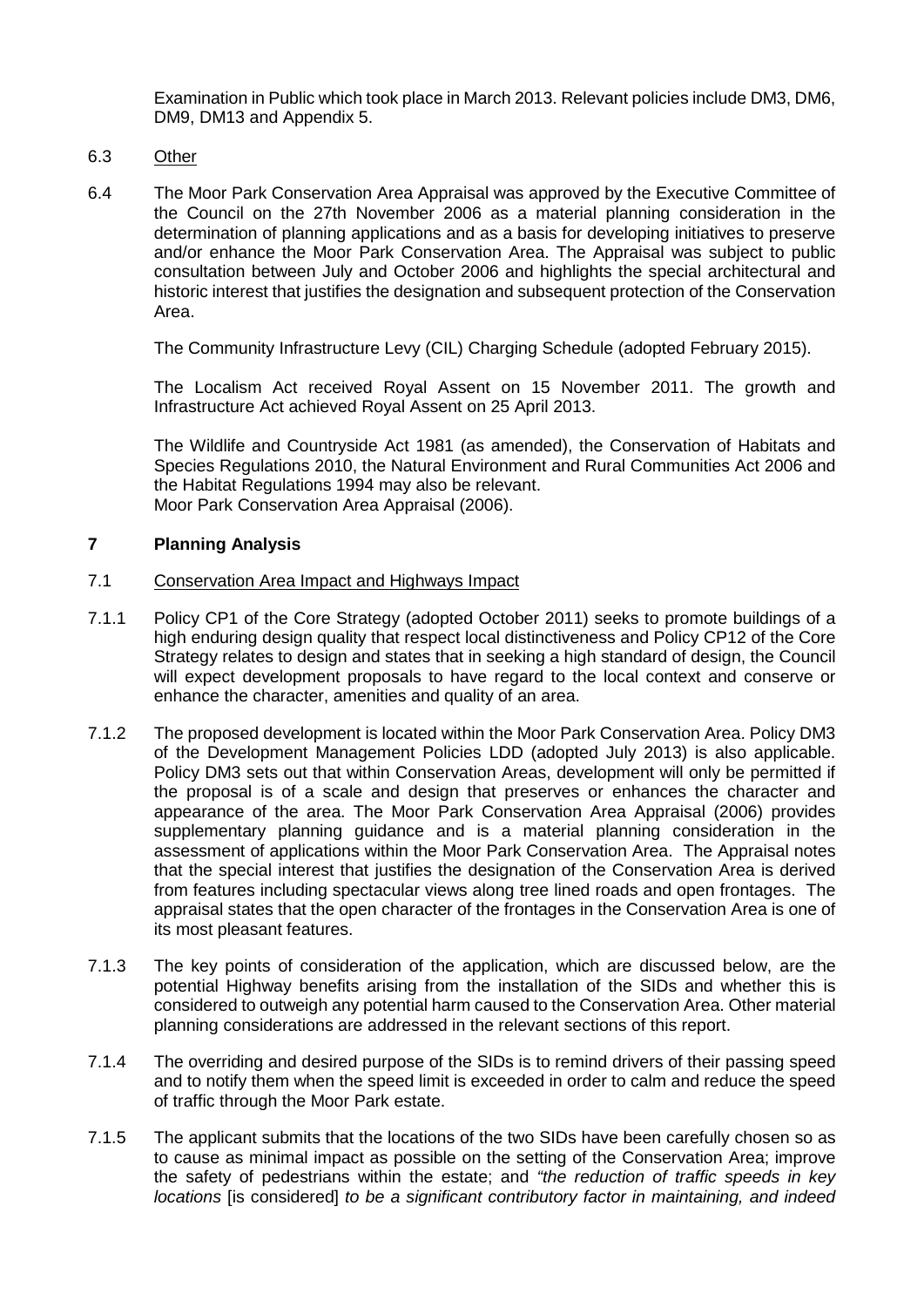*improving, the environment, character, ambience and attractiveness of the Conservation Area."*

- 7.1.6 The Council's Conservation Officer was consulted and raised objection to the proposals, stating that the installation of the SIDs disrupts the streetscape in both locations, detracting from a key characteristic of the area which is typified by 'spectacular views along tree lined roads', as described in the character appraisal. The Conservation Officer further states that although the desire and support for the devices is acknowledged, more appropriate methods of reducing speeds within the area could have been employed, such as additional speed bumps/ rumble strips, which do not disrupt the green spaces on either road. The speed indicators installed are intrusive and detract from pleasant features such as the street lighting and open grass verges in the locations they have been installed.
- 7.1.7 The Conservation Officer references the 2006 character appraisal for the area, which reiterates:
- *7.1.8 'The open character of the frontages in the conservation area is one of its most pleasant features. The existing grass verges are of high landscape quality and have a positive visual influence. New crossovers or other breaks to these verges will generally not be encouraged. Planting and soft landscaping is characteristic and will be encouraged. Walls, metal gates and railings will not be considered to be sympathetic as these are likely to alter the area's appearance.'*
- 7.1.9 The Conservation Officer concludes that the installed SIDs cause less than substantial harm to the designated heritage asset, Moor Park Conservation Area, against NPPF paragraph 196. The devices are not considered sympathetic to the area's character and have a negative effect upon the open nature of the frontages, which is acknowledged within the area's appraisal as one of its most positive features.
- 7.1.10 Paragraph 193 of the National Planning Policy Framework states that when considering the impact of a proposed development on the significance of a designated heritage asset, great weight should be given to the asset's conservation (and the more important the asset, the greater the weight should be). This is irrespective of whether any potential harm amounts to substantial harm, total loss or less than substantial harm to its significance.
- 7.1.11 Paragraph 196 states that where a development proposal will lead to less than substantial harm to the significance of a designated heritage asset, this harm should be weighed against the public benefits of the proposal including, where appropriate, securing its optimum viable use.
- 7.1.12 The National Planning Practice Guidance states that public benefits may follow from many developments and could be anything that delivers economic, social or environmental progress as described in the National Planning Policy Framework (paragraph 8). Public benefits should flow from the proposed development. They should be of a nature or scale to be of benefit to the public at large and should not just be a private benefit. However, benefits do not always have to be visible or accessible to the public in order to be genuine public benefits.
- 7.1.13 Public benefits may include heritage benefits, such as:

sustaining or enhancing the significance of a heritage asset and the contribution of its setting reducing or removing risks to a heritage asset securing the optimum viable use of a heritage asset in support of its long term conservation

7.1.14 The perceived public benefits of the SIDs for discussion are therefore the improvement to the safety of pedestrians within the estate and any reduction in traffic speeds preserving or enhancing the Conservation Area.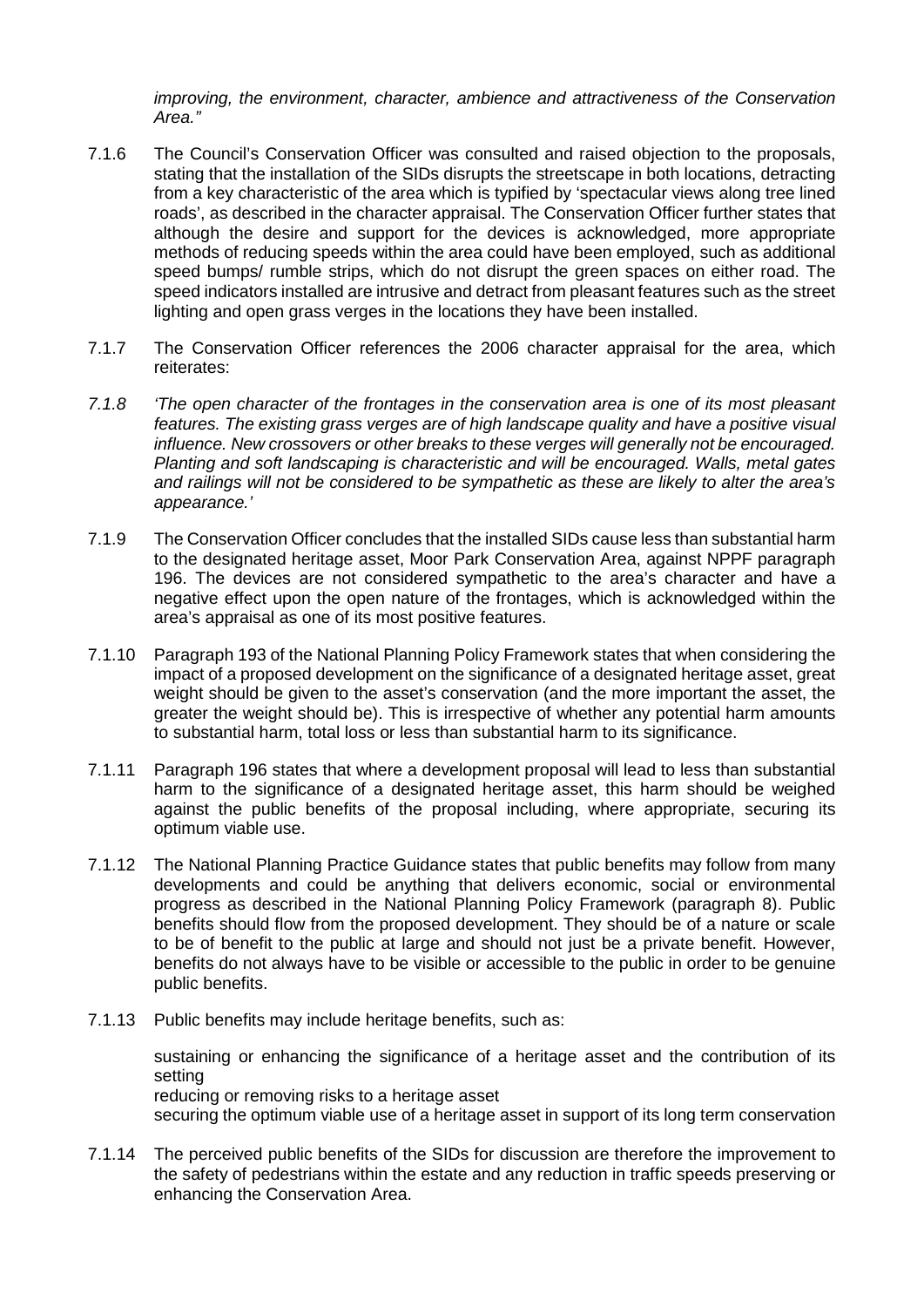- 7.1.15 It is acknowledged that the SIDs would inevitably have a degree of benefit to road and pedestrian safety within the estate. Notwithstanding this consideration, it is reiterated that the effectiveness of the traffic calming measure is not in dispute and, like can be said of the SIDs and other traffic calming measures, fulfils a purely functional purpose. The subject roads are both privately maintained roads with a speed limit of 20mph and already include traffic calming measures in the form of speed bumps. Whilst it is submitted by the applicant that the existing traffic calming measures have become ineffective, it is not considered that this would wholly justify harm to the Conservation Area caused by other or additional measures. This view is supported by the Conservation Officer who notes that, although the desire and support for the SIDs is acknowledged, more appropriate methods of reducing speeds within the area could have been employed which are less visually intrusive and less harmful to the Conservation Area. As noted, the applicant contends that there is a need for the SIDs and that the existing traffic calming measures are ineffective, however, no evidence has been provided to support this. The Highway Authority raise no objection as the roads are private and therefore outside of their control, however, they offer no comment on the need or otherwise for the SIDs.
- 7.1.16 It is also factored into consideration that the roads in which the SIDs are located are not public roads and, whilst the 'public' benefit of the devices is acknowledged, the weight afforded to any public benefit arising from their installation is limited based on the test set out in the NPPF.
- 7.1.17 It is considered that the submission that reduced traffic speeds will "considerably heighten and enhance the amenity, character, attractiveness and general ambience" of the Moor Park Conservation Area is unsubstantiated and as such is afforded limited weight. Whilst the logic behind this argument is not completely disregarded, it is considered that the link between the two is one that is exaggerated. Furthermore, in lieu of evidence to prove a direct link between the two, the reduced speed of traffic is not something that fulfils the criteria set out within adopted planning policy nor is it a feature described within the character appraisal of the Conservation Area.
- 7.1.18 On balance it is therefore considered that the proposed Speed Indicator Devices are harmful to the character and appearance of the Moor Park Conservation Area and the benefits arising from their installation do not outweigh the harm caused so as to justify the grant of planning permission.

### 7.2 Impact on amenity of neighbours

- 7.2.1 Policy CP12 of the Core Strategy states that development should 'protect residential amenities by taking into account the need for adequate levels and disposition of privacy, prospect, amenity and garden space'.
- 7.2.2 It is considered, given the scale and positioning of the SIDs in relation to the nearest residential dwellings, that they would not lead to any harm to any residential amenity by virtue of their brightness or glare.
- 7.2.3 In summary, the proposed development would not result in any adverse impact on the residential amenity of any neighbouring dwelling so as to justify refusal of the application and the development would therefore be acceptable in accordance with Policies CP1 and CP12 of the Core Strategy.

# 7.3 Wildlife and Biodiversity

7.3.1 Section 40 of the Natural Environment and Rural Communities Act 2006 requires Local Planning Authorities to have regard to the purpose of conserving biodiversity. This is further emphasised by regulation 3(4) of the Habitat Regulations 1994 which state that Councils must have regard to the strict protection for certain species required by the EC Habitats Directive.